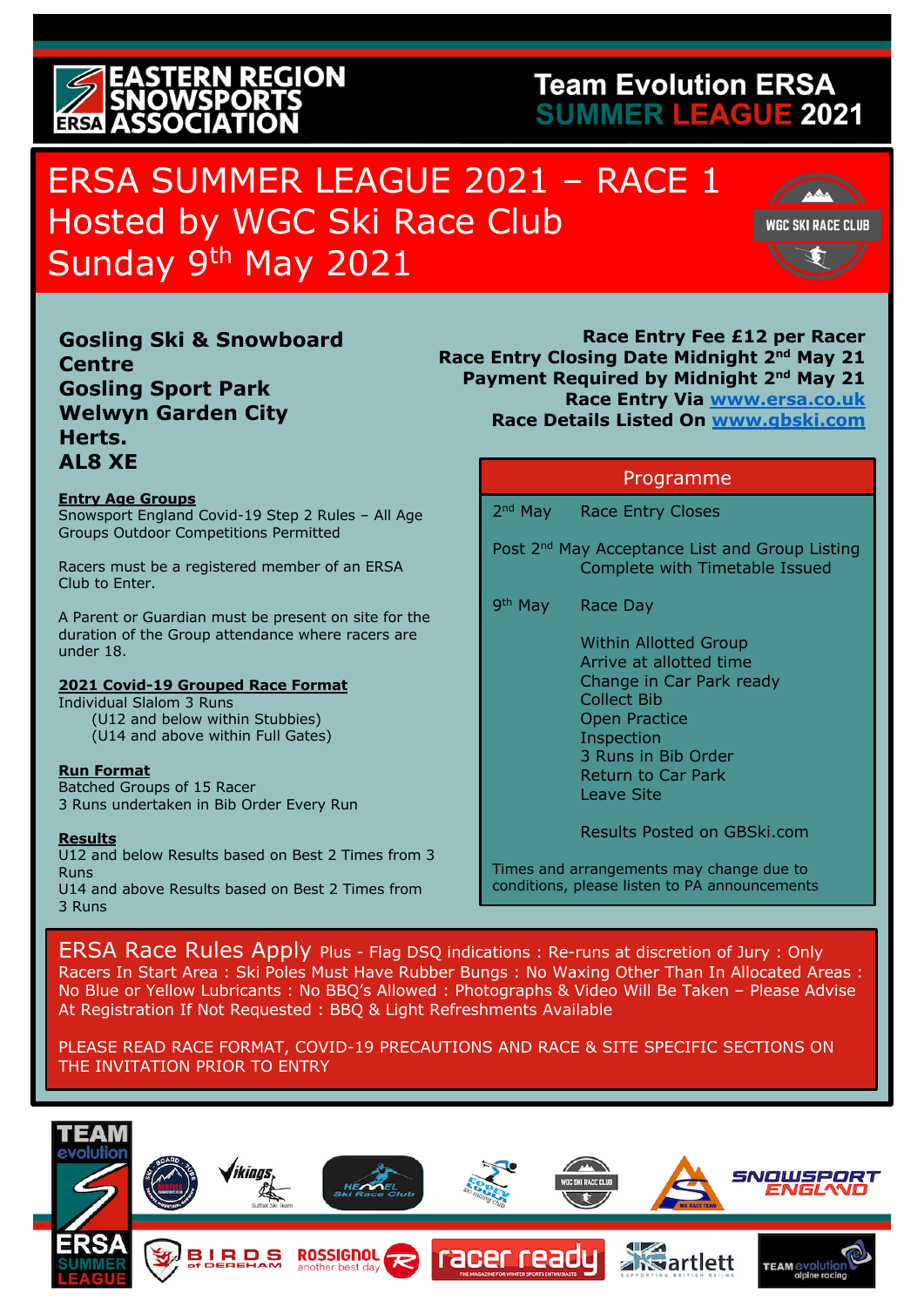

l

#### Race Format – Amended 2021 Covid-19 Grouped Race Format

Due to current restrictions and safety guidelines, this event will operate in an amended format as developed and trailed by ERSA sponsor Team Evolution, and adopted by Snowsport England.

The race will be split into groups, and each group scheduled with an on-site arrival time, bib collection time, allocated open practice time, course inspection and then will race three runs on the same course, followed by enough time to leave the venue, to facilitate the next group of racers to arrive and take part. Groupings for start times will defer to families with multiple racers, distance travelled, etc. Times will state Arrival Time.

After the entry system closes, the running order will be determined, and bib numbers allocated and published online, along with a full acceptance list and event timetable. This will show the earliest on-site arrival time for each group, with a programme for each round of races and the latest time for leaving site. This event, and any future races, can only operate if everyone follows what is requested of them in order to meet restrictions and guidelines. Please follow all on site instructions.

After bib collection, there will be a warm up period of 20-30 minutes, which will take place on the skiers left hand side of the slope, and will consist of space for free skiing. Open practice can only take place within your timetabled period, and wearing your visible bib. Anyone found to be using the warm up slope outside of their allotted time will be disqualified from the event.

Each group of racers will be invited to course inspect for one run, at their scheduled time, for a period of 10 minutes. Normal course inspection rules will apply and racers can walk back up and down, with bibs worn and visible at all times. Racers are asked to distance as much as possible during inspection.

Following course inspection, there will be a period of 5 minutes to enable each group to get to the start. In bib order, each group will race all three race runs consecutively, with overall times recorded by the race organisers. After completing their race runs, racers will be required to leave the slope before their designated time, making space for subsequent groups of racers who will be arriving for their allocated time slot.

Racers may carry skis to the top between runs but must not have more than one pair of skis in the start area at any one time, and may not return to the start after their third run. There is no ability to leave items at the top of the slope for collection at a later stage, items left will be disposed of under Covid rules. No one other than racers may be in the start area at any time.

Both stubby and gate courses will be set at the same time, with any U08/U10/ U12 racing on the stubbies course. The Starter and Start Marshalls will assist inexperienced racers with which course to run.

Results will be calculated within at the end of the day and published to www.gbski.com as soon as possible. Results will be based on the following criteria U12 and below Results based on Best 2 Times from 3 Runs and for U14 and above Results based on Best 2 Times from 3 Runs – this is to assist with mixed ages in Groups.

ERSA have decided that at ERSA Summer League Races in 2021 there will be no race awards (medals or trophies). The rationale behind this is that earlier races are run in groups and racers will have to leave after their runs, and to keep return to racing as cost effective as possible. Race organisers are faced with increased costs due to additional compliance and we are trying to cover these costs within a race entry that has remained static. Overall Series trophies will still be awarded at the end of the season (and for the end of season Championship).

ERSA have also decided that after a years break from racing to reset all the ERSA seed points to 999.99 to allow the system to be updated and to remove racers who haven't raced for many years but whose points affect the seeding. Points from all ERSA races 2021 will be form the basis on the new seeding system.

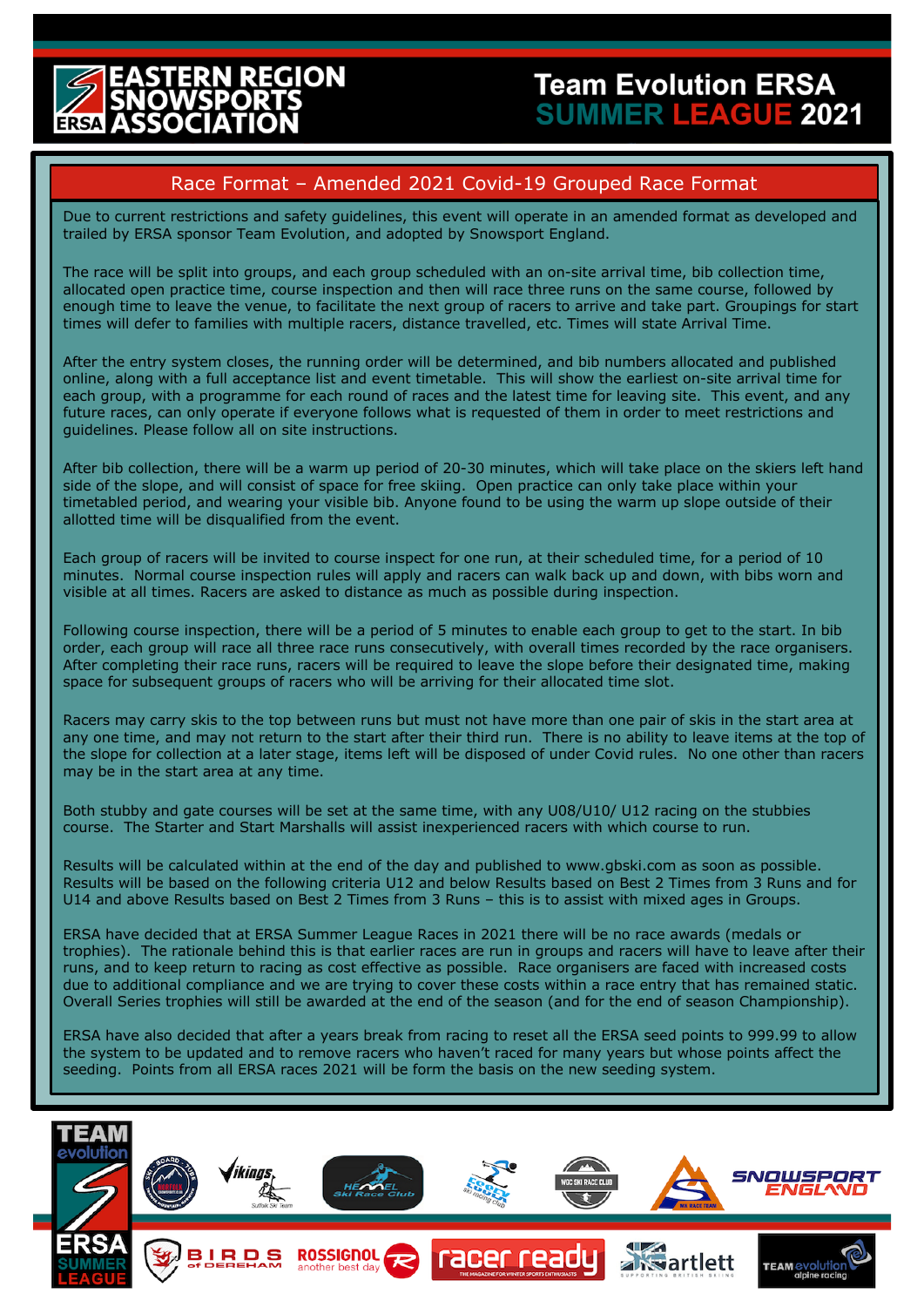# **REGION**

### **Team Evolution ERSA SUMMER LEAGUE 2021**

#### COVID-19 PRECAUTIONS

All competitors and those accompanying should follow the latest Government Guidelines regarding Covid-19 and not attend if they are in lockdown or have symptoms of Covid-19. It is recommended that all attending undertake one of the NHS Lateral Flow Test prior to travel. Please do not attend is any of your Group records a positive test and seek NHS guidance.

All attendees are required to wear a faces mask at all times and to comply with socially distancing guidelines and we recommend a 2m separation at all times. Masks can be removed during the individual slalom runs, but must be replaces as soon as finish of the run.

We recommend that only one person accompanies the competitor to the event.

On arrival at the site, please park in a socially distanced manner, the competitor is to change in the car park as no changing facilities will be available. All competitors and parents are expected to arrive no earlier, and promptly depart in line with, the scheduled times so that the organisers can manage the numbers of people on site. Spectators are reminded to follow signs and preserve social distancing while spectating. If you arrive early, please remain in your vehicle until allotted time.

Prevailing restrictions will apply to the use of the sports centre café (e.g. masks, distancing etc.,) which may be operating during the day. Please bring your own hand sanitiser.

//www.snowsportengland.org.uk/wp-content/uploads/2021/03/Guidance-for-Snowsport-in-England.pdf

**It is of paramount importance that all those operating within Snowsport Environments – including club personnel, coaches / instructors and officials and participants – monitor themselves for any signs of Coronavirus, as well as general health.** 

- Please follow advice from the NHS and / or medical practitioner in all cases.
- Snowsport participants in the higher risk groups should follow any medical guidance they have been given about ensuring good health and welfare. If they have further concerns, please consult with your medical or national organisations for support and best practice.
- For those who are showing symptoms please see the NHS website Symptoms of coronavirus (COVID-19) - NHS (www.nhs.uk)
- For those returning to activity after a Covid infection please see 'Your Covid Recovery' https://www.yourcovidrecovery.nhs.uk